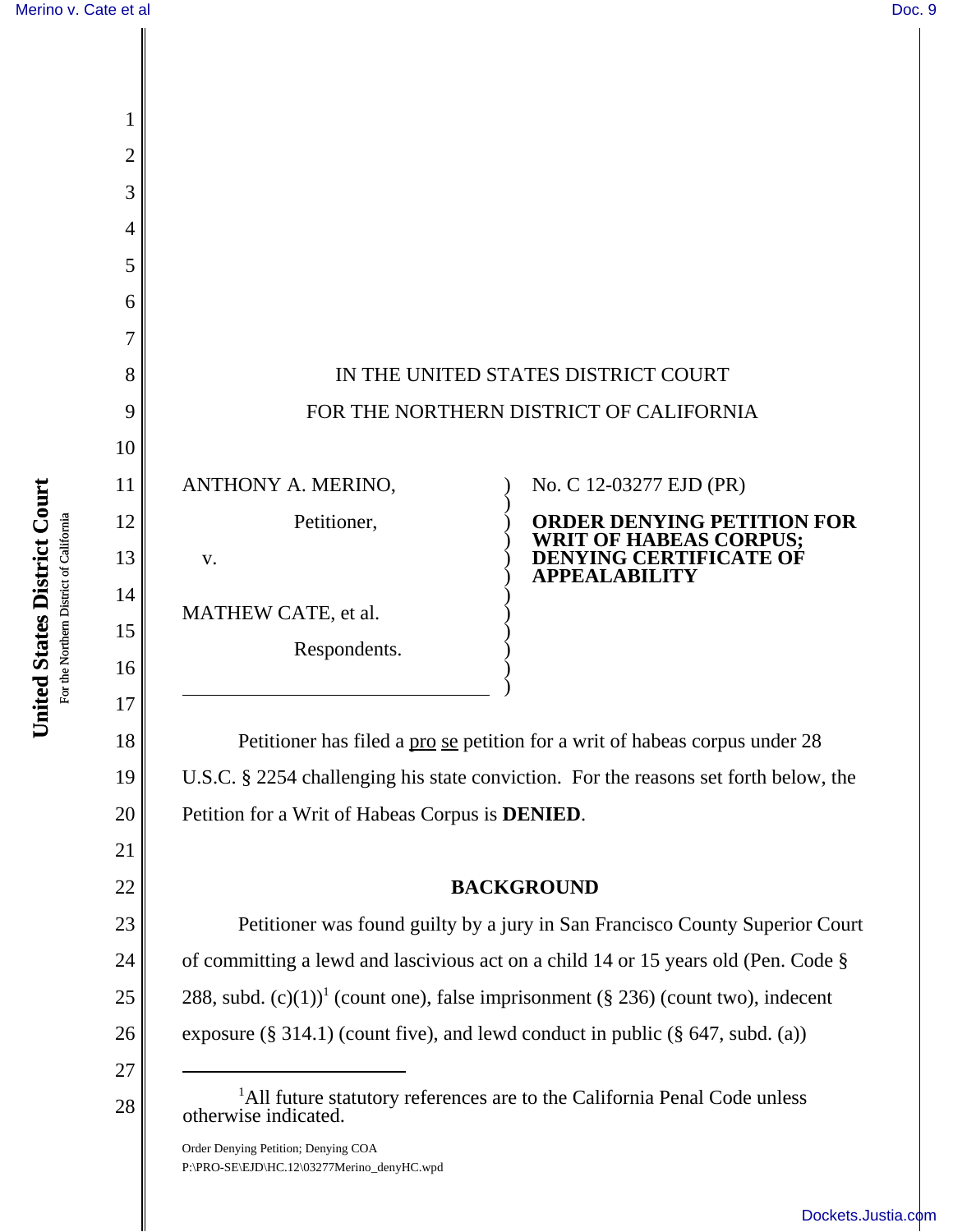1 2 3 4 5 6 7 8 9 10 11 12 13 14 15 16 17 18 19 20 21 22 23 24 25 26 27 28 (counts four and six). Petitioner was sentenced on May 20, 2009, to two years in state prison. (Id.) Petitioner is currently on parole, which is sufficient to satisfy the custody requirement. 28 U.S.C. § 2254(a). Petitioner appealed his conviction, and the state appellate court affirmed. (Id. at 3.) The state high court denied review. (Id.) Petitioner filed the instant federal habeas petition on June 25, 2012. **FACTUAL BACKGROUND** The California Court of Appeal summarized the facts as follows: **I. The Prosecution's Case A. The Uncharged Milpitas Offense.** In March 2003, Kathleen G. was sitting in the driver's seat of her car in Milpitas talking on a cellular telephone. Just as she hung up, a man approached her car window with his penis exposed. The man then proceeded to masturbate and tap his penis against the window as Kathleen G. screamed and turned away. After ejaculating on her window, the man left in a green Toyota Camry. Kathleen G. called the police, who came to the scene and collected a semen sample from the pavement near her vehicle. At trial, criminalist Opritsa Tudoriu testified that she tested the sample, positively identifying it as semen, and then performed DNA analysis on it. After creating a genetic profile from the sample, Tudoriu entered the information into the laboratory's computer system. However, no one was ultimately charged for the incident, and the DNA evidence was destroyed pursuant to police policy once the statue of limitations expired. **B. The Cindy T. Incident (Counts One and Two).**  The same year, on October 14, 2003, Cindy T., a high school sophomore, was walking in San Francisco on 25th Avenue towards Fulton Street. During her walk, Cindy T. approached a green twodoor car with no license plate parked in a driveway and blocking the sidewalk. As she attempted to walk around the car, a man wearing sunglasses and a hooded sweatshirt grabbed her arm and pulled her to the corner of the driveway. Although Cindy T. tried to free herself by elbowing the man in the stomach, he managed to pin her against the wall, where he proceeded to expose his penis and masturbate while groaning. When the man finished, he kissed her on the forehead before releasing her. Cindy T. fled and, after looking back to make sure the man was gone, called 911. Cindy T. later gave her jeans, which had white spots on them from

Order Denying Petition; Denying COA  $P:\P(PRO-SE\setminus EJD)\mid IC.12\setminus 03277$ Merino\_denyHC.wpd 2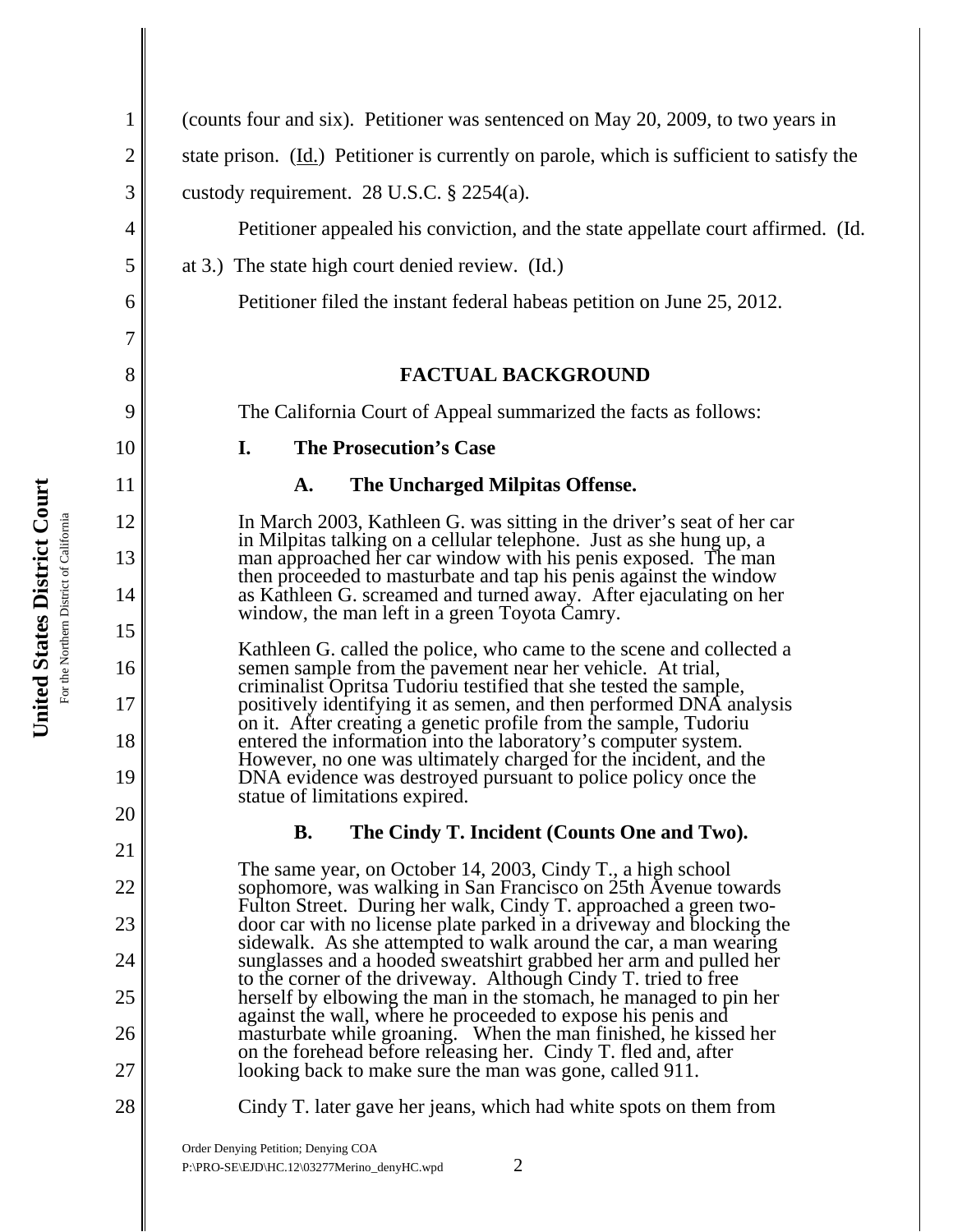the incident, to police. At trial, criminalist Armand Tcheong testified that Cindy's jeans tested positive for semen. Tcheong further explained that the crime lab extracted DNA from the sample, made copies of it, ran it through a genetic analyzer, and entered the data into a computer program to generate a genetic profile for the sample.

Initially, there was no reference sample with which to compare the sample taken from Cindy T.'s jeans. However, about a year later, police collected a DNA sample from defendant, which Tcheong compared to the genetic profile taken from the sample on Cindy's jeans. Based on this comparison, Tcheong opined defendant could not be excluded as a potential donor of the sample.

Tcheong also reviewed a report analyzing the DNA taken from the scene of the Milpitas incident and concluded based on the genetic profile that defendant could not be excluded as a potential donor of that sample either. Tcheong explained the "Same genetic profile for semen on Cindy T.'s jeans is estimated to occur at random among unrelated individuals in approximately one in 560 billion U. S. Caucasians, one in one trillion African-Americans, and one in 1.3 trillion California Hispanics and one in 1.9 trillion individuals from the general Asian popultaion."

## **C. The Julie S. Incident (Counts Three and Four).**

On September 9, 2004 around 6:00 p.m., Julie S. looked out her upstairs kitchen window on Ulloa Street near 42nd Avenue in San Francisco, and saw a dark green Camry pull into her neighbor's driveway. Julie S. could see through the car's windshield a heavyset man with olive-colored skin sitting inside with his shirt pulled up and pants pulled down. The man's genitals were exposed and he was moving his hand along his erect penis. She could not see his face, but she did see children playing outside a few houses away, prompting her to tell her own children to stay in the backroom of their house while she wrote down the car's license plate. Julie S. then yelled out to the man, causing him to look up, at which point she could see his face. She ran downstairs and told the man she was writing down his license plate, and the man drove off. At this point, she realized the car had no license plate, but she did see the word "Camry" in gold lettering on the back.

Julie S. called 911, describing the man as having dark hair parted on the side, a very full face with dark sunglasses, a big gut and hairless chest. Shortly thereafter, Julie S. helped police develop a sketch of the man and, on November 30, 2004, she identified defendant out of a police lineup, noting his hair was combed differently.

## **D. The Maria A. Incident (Counts Five and Six).**

On September 28, 2004 at around 2:45 p.m., Maria A., a high school senior, was walking home from school in San Francisco near the intersection of Eucalyptus and Clearfield Drive. A tall, heavyset Caucasian man with thick lips and a large jaw approached her from around a car wearing sunglasses and a hooded sweatshirt. The man

Order Denying Petition; Denying COA P:\PRO-SE\EJD\HC.12\03277Merino\_denyHC.wpd 3

1

2

3

4

5

6

7

8

9

10

11

12

13

14

15

16

17

18

19

20

21

22

23

24

25

26

27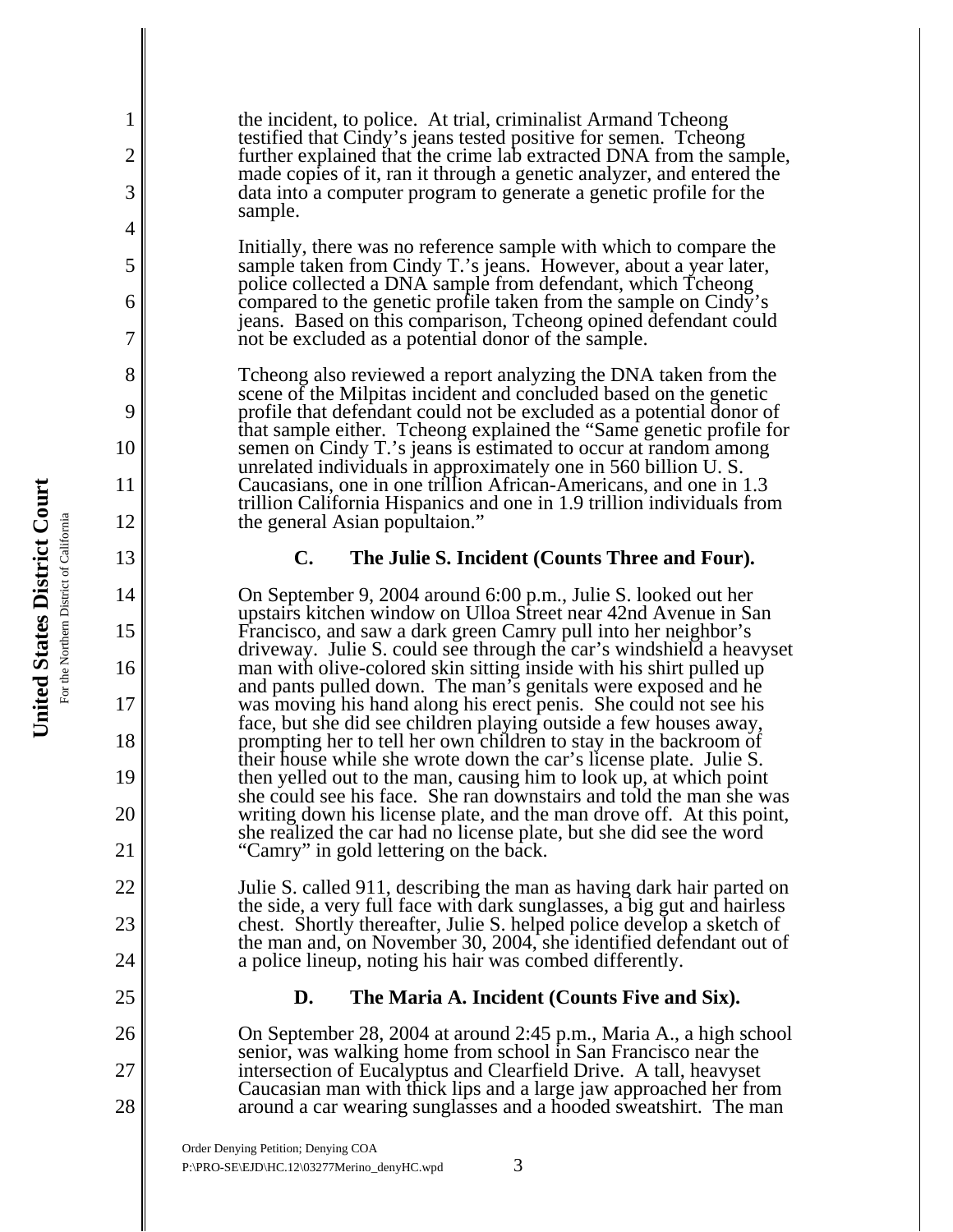reached towards Maria A. with one hand, asking, "Hey, can you help me?" With his other hand, the man rubbed his exposed penis. Maria fled and called 911 as soon as she was sure the man was not following her.

An officer in a marked police car responded to Maria A.'s call. Shortly thereafter, officers observed the man park his car in a driveway on 37th Avenue, exit the car, and stand facing the residence with his pants down. He then did the same thing at another residence near Santiago Avenue and 39th Avenue. At this point, one of the officers followed the man intermittently for 10 to 20 minutes, during which time he made several U-turns, appearing to drive without purpose. The officers finally stopped the man on 37th Avenue, ordering him out of the car. They observed a noticeable bulge in the man's crotch area and found a jar of KY jelly in the car's center console.

## **II. The Defense Case.**

Defendant testified at trial that he ended a 17-year relationship with his girlfriend in 2001. In 2002, he began exercising and taking dietary supplements to look and feel better and to meet women. These supplements caused him to urinate frequently.

With respect to the March 2003 Milpitas incident, defendant acknowledged approaching Kathleen G.'s car and knocking on her window to ask whether she was interested in having sex. Defendant explained that, earlier in the night, he had visited a Milpitas nightclub hoping to meet a woman to have a consensual sexual encounter. However, he did not meet such woman at the nightclub and saw Kathleen G. sitting in her car as he was leaving. Defendant believed after knocking on her car window that Kathleen was agreeable to his advances, so he began to rub his leg and then pulled out his penis to masturbate. According to defendant, Kathleen laughed and looked interested before he eventually ejaculated and left.

With respect to the Cindy T. incident on October 14, 2003, defendant likewise acknowledged having an encounter with her, albeit under circumstances different than she reported to police. According to defendant, earlier in the day, he had gone to Ocean Beach in San Francisco to exercise, after which he returned to his car with a prostitute, who proceeded to engage in oral sex with him after pulling out a condom. When this encounter ended, defendant dropped the prostitute off at 25th Avenue and Geary Boulevard, driving to Cabrillo and Fulton Streets, where he pulled over with car trouble. Defendant realized once leaving his car to look under the hood that his sweat pants were falling down and he was still wearing the condom. As he was about to remove the condom, Cindy T. approached. Using one hand to hold up his pants, defendant gestured to her to walk past him, but instead the girl stopped. Flustered he grabbed her to push her away, at which point she punched him in the testicles and lower stomach. He pulled Cindy towards him to stop her attack, telling her to go away, which she eventually did.

1

2

3

4

5

6

7

8

9

10

11

12

13

14

15

16

17

18

19

20

21

22

23

24

25

26

27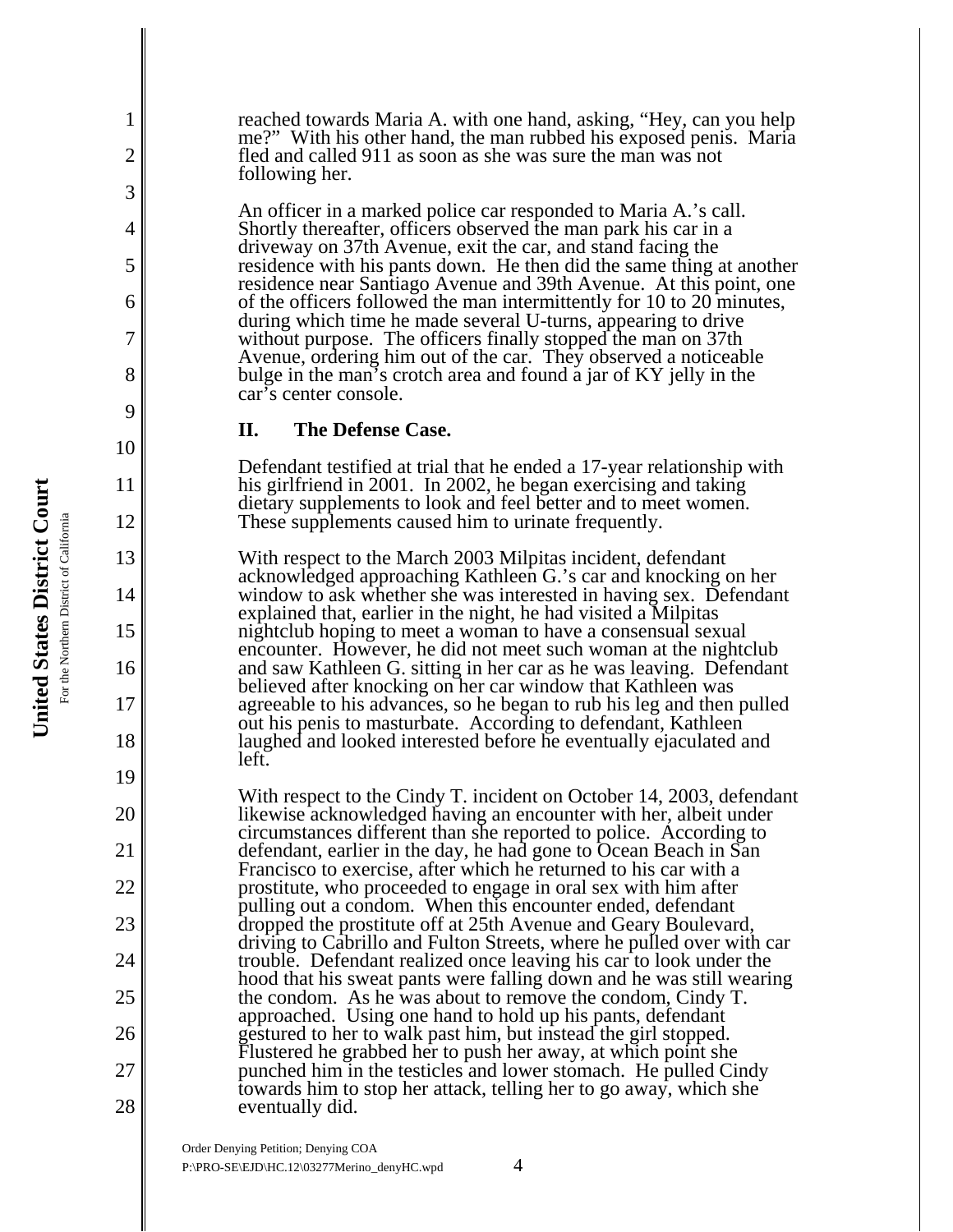| 1<br>2         | Appellate denied having any contact with Julie S., insisting it was a<br>case of mistaken identity and noting he never parted his hair on the<br>side and did not have a hairless chest.                      |
|----------------|---------------------------------------------------------------------------------------------------------------------------------------------------------------------------------------------------------------|
| 3              | With respect to Maria A. incident on September 28, 2004, defendant                                                                                                                                            |
| $\overline{4}$ | again acknowledged it occurred, but claimed the circumstances<br>differed from what the victim reported to police. Defendant                                                                                  |
| 5              | explained he pulled over in a residential area on Eucalyptus Drive<br>after exercising at Lake Merced because he needed to urinate. He                                                                        |
| 6              | parked his car and stood between it and the curb to urinate after<br>making sure no one was around. Because defendant had a problem                                                                           |
| 7              | that sometimes causes his urine stream to split into two directions,<br>wetting his clothing, he massaged his penis before starting. Just                                                                     |
| 8              | then, Maria A. approached him, prompting defendant to attempt to<br>zip his pants. However, his zipper got stuck, at which point Maria                                                                        |
| 9              | began screaming and fleeing in the opposite direction.                                                                                                                                                        |
| 10             | Defendant returned to his car and drove off, but then stopped again<br>on 37th Avenue because he still needed to urinate. However, there<br>were too many people around so he left, eventually stopping again |
| 11             | on 39th Avenue. Defendant did not urinate at this location either,<br>however, because he was concerned about urinating in some one's                                                                         |
| 12             | garage. After returning to his car, defendant began to suspect he was                                                                                                                                         |
| 13             | being followed. He continued driving, trying to determine what to<br>do. When he eventually stopped again on 37th Avenue, a police car                                                                        |
| 14             | blocked him and an officer approached with his gun drawn. At this<br>point, defendant was arrested.                                                                                                           |
| 15             | Defendant admitted owning a Toyota Camry with gold lettering. His                                                                                                                                             |
| 16             | car did not have a license plate between March and November 2004<br>because he was having custom plates made. He customarily kept                                                                             |
| 17             | KY jelly in his car in case he met someone and had a sexual<br>encounter.                                                                                                                                     |
| 18             | Ш.<br>The Verdicts, Sentence, and Appeal.                                                                                                                                                                     |
| 19             | On January 22, 2009, the jury found defendant not guilty of count<br>three, indecent exposure with respect to Julie S. The next day,                                                                          |
| 20             | however, the jury found him guilty of all remaining counts.                                                                                                                                                   |
| 21             | On May 20, 2009, defendant was sentenced to two years in state<br>prison and, a week later, he filed a timely notice of appeal.                                                                               |
| 22             | (Ans. Ex. 6 at 2-6.)                                                                                                                                                                                          |
| 23             |                                                                                                                                                                                                               |
| 24             | <b>DISCUSSION</b>                                                                                                                                                                                             |
| 25             | <b>Standard of Review</b><br>Ι.                                                                                                                                                                               |
| 26             | This Court may entertain a petition for a writ of habeas corpus "in behalf of a                                                                                                                               |
| 27             | person in custody pursuant to the judgment of a State court only on the ground that                                                                                                                           |
| 28             |                                                                                                                                                                                                               |
|                | $\alpha$ rdar Danving Datition: Danving COA                                                                                                                                                                   |

Order Denying Petition; Denying COA  $P:\PPRO-SE\EJD\HC.12\03277Merino\_denyHC.wpd$  5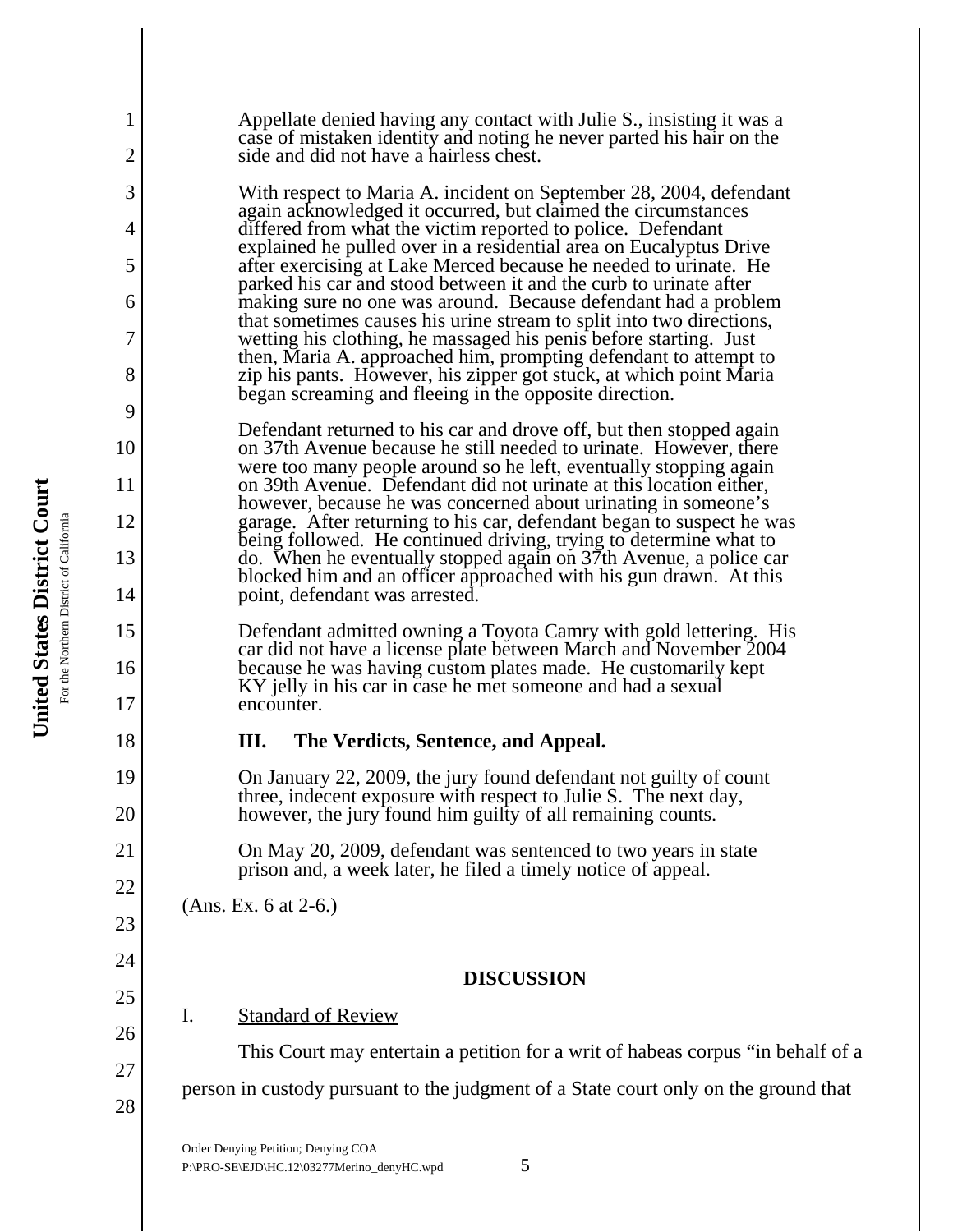1

2

3

he is in custody in violation of the Constitution or laws or treaties of the United States." 28 U.S.C. § 2254(a). The writ may not be granted with respect to any claim that was adjudicated on the merits in state court unless the state court's adjudication of the claim: "(1) resulted in a decision that was contrary to, or involved an unreasonable application of, clearly established Federal law, as determined by the Supreme Court of the United States; or (2) resulted in a decision that was based on an unreasonable determination of the facts in light of the evidence presented in the State court proceeding." 28 U.S.C. § 2254(d).

"Under the 'contrary to' clause, a federal habeas court may grant the writ if the state court arrives at a conclusion opposite to that reached by [the Supreme] Court on a question of law or if the state court decides a case differently than [the] Court has on a set of materially indistinguishable facts." Williams v. Taylor, 529 U.S. 362, 412-13 (2000). The only definitive source of clearly established federal law under 28 U.S.C. § 2254(d) is in the holdings (as opposed to the dicta) of the Supreme Court as of the time of the state court decision. Williams, 529 U.S. at 412; Brewer v. Hall, 378 F.3d 952, 955 (9th Cir. 2004). While circuit law may be "persuasive authority" for purposes of determining whether a state court decision is an unreasonable application of Supreme Court precedent, only the Supreme Court's holdings are binding on the state courts and only those holdings need be "reasonably" applied. Clark v. Murphy, 331 F.3d 1062, 1069 (9th Cir.), overruled on other grounds by Lockyer v. Andrade, 538 U.S. 63 (2003).

22 23 24 28 "Under the 'unreasonable application' clause, a federal habeas court may grant the writ if the state court identifies the correct governing legal principle from [the Supreme Court's] decisions but unreasonably applies that principle to the facts of the prisoner's case." Williams, 529 U.S. at 413. "Under § 2254(d)(1)'s 'unreasonable application' clause, . . . a federal habeas court may not issue the writ simply because that court concludes in its independent judgment that the relevant state-court decision applied clearly established federal law erroneously or

Order Denying Petition; Denying COA P:\PRO-SE\EJD\HC.12\03277Merino\_denyHC.wpd 6

25 26

27

14

15

16

17

18

19

20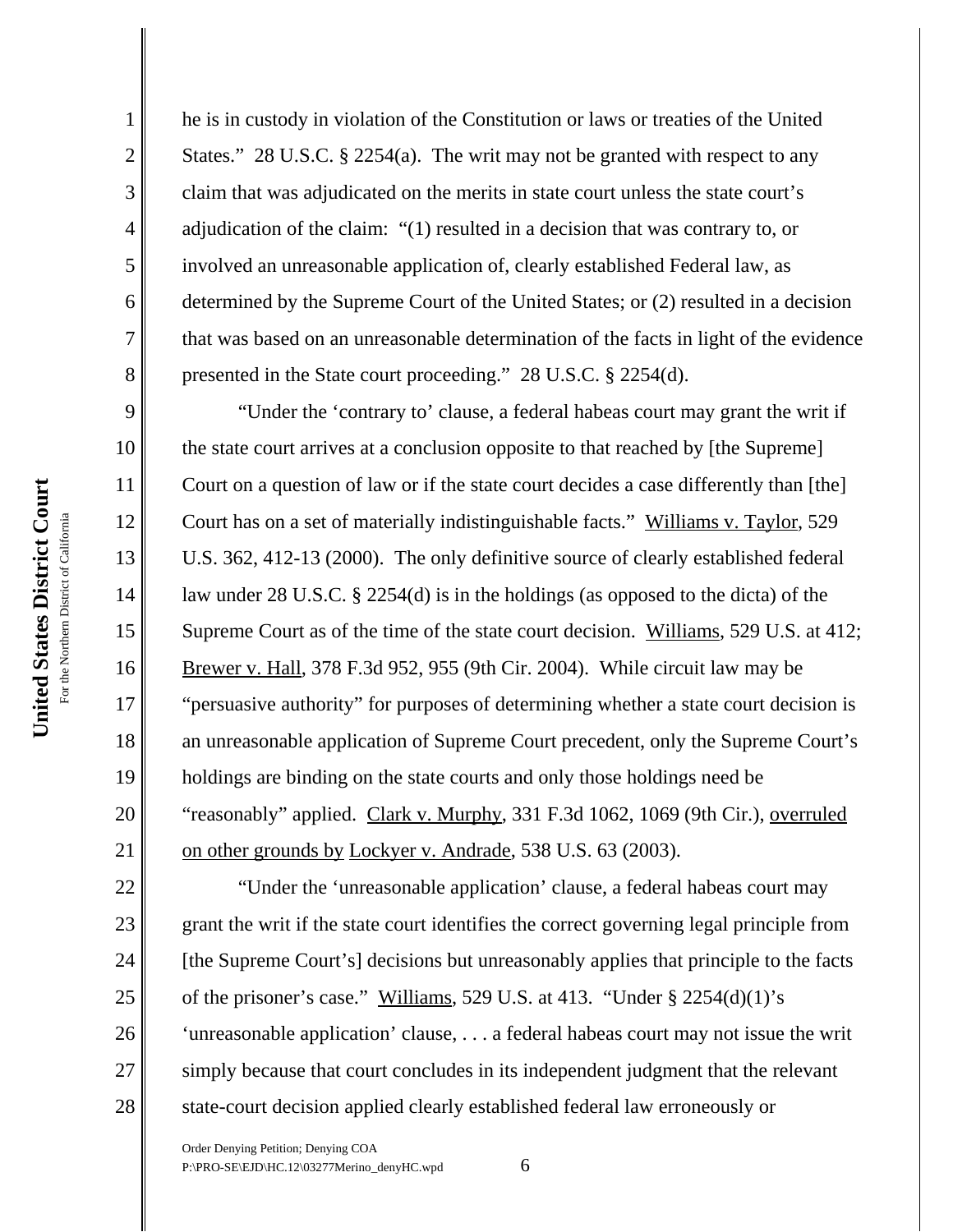United States District Court

1

2

3

4

5

6

7

8

9

10

11

12

13

14

15

16

17

18

19

20

21

22

23

24

incorrectly." Id. at 411. A federal habeas court making the "unreasonable" application" inquiry should ask whether the state court's application of clearly established federal law was "objectively unreasonable." Id. at 409. The federal habeas court must presume correct any determination of a factual issue made by a state court unless the petitioner rebuts the presumption of correctness by clear and convincing evidence. 28 U.S.C.  $\S$  2254(e)(1).

The state court decision to which Section 2254(d) applies is the "last reasoned decision" of the state court. See Ylst v. Nunnemaker, 501 U.S. 797, 803-04 (1991); Barker v. Fleming, 423 F.3d 1085, 1091-92 (9th Cir. 2005). When there is no reasoned opinion from the highest state court considering a petitioner's claims, the court "looks through" to the last reasoned opinion. See Ylst, 501 U.S. at 805. In this case, the last reasoned opinion is that of the California Court of Appeal. (Ans. Ex. 6.)

The Supreme Court has vigorously and repeatedly affirmed that under AEDPA, there is a heightened level of deference a federal habeas court must give to state court decisions. See Hardy v. Cross, 132 S. Ct. 490, 491 (2011) (per curiam); Harrington v. Richter, 131 S. Ct. 770, 783-85 (2011); Felkner v. Jackson, 131 S. Ct. 1305 (2011) (per curiam). As the Court explained: "[o]n federal habeas review, AEDPA 'imposes a highly deferential standard for evaluating state-court rulings' and 'demands that state-court decisions be given the benefit of the doubt.'" Id. at 1307 (citation omitted). With these principles in mind regarding the standard and limited scope of review in which this Court may engage in federal habeas proceedings, the Court addresses Petitioner's claims.

II. Claims and Analysis

25 26 27 28 Petitioner claims the following as grounds for federal habeas relief: (1) the trial court erred in admitting evidence to show Petitioner's propensity for committing sex offense, violating his right to due process and a fair trial; (2) instructing the jury with CALCRIM 1191 violated Petitioner's right to due process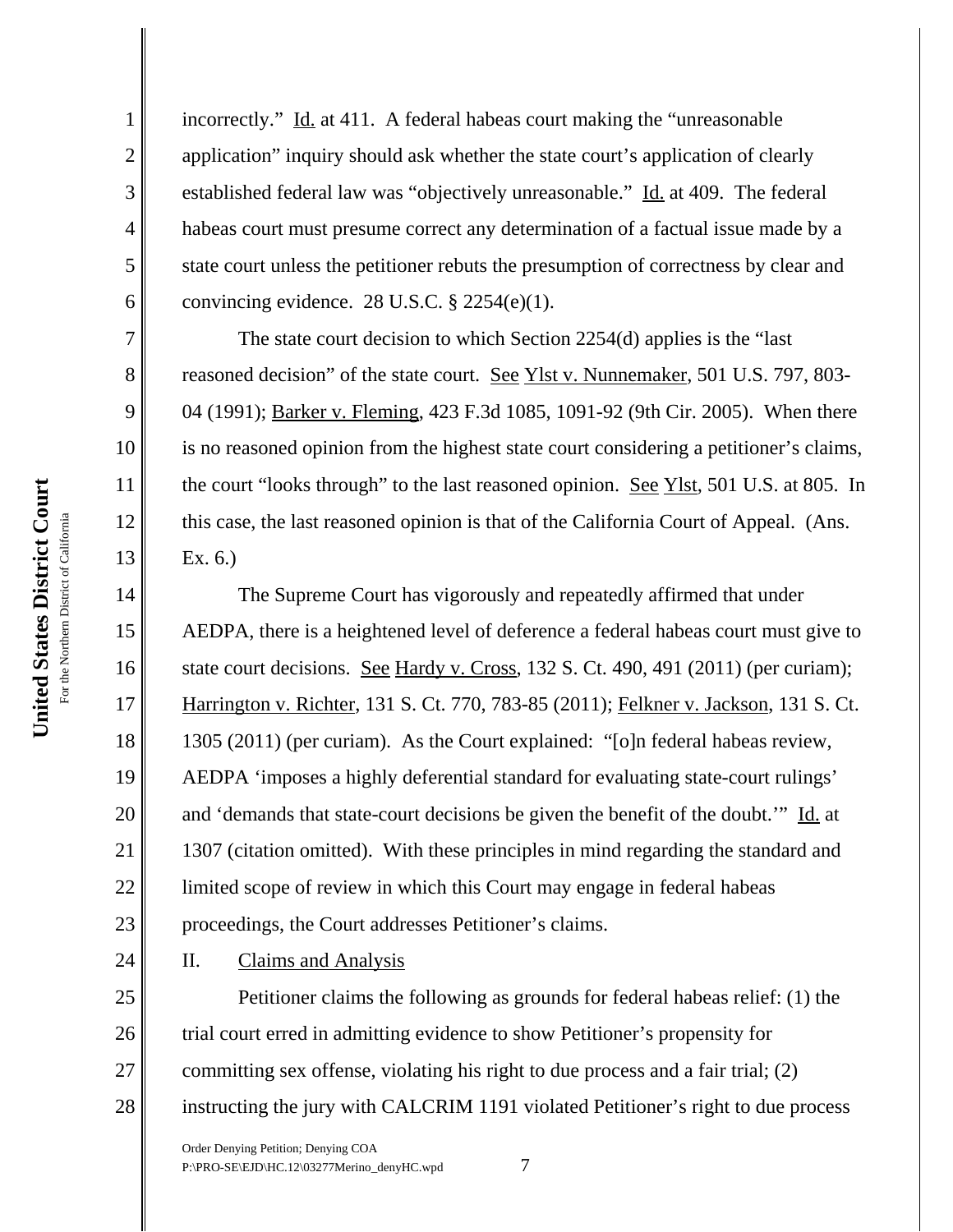2

3

4

5

6

7

8

9

10

11

12

13

14

15

16

17

18

19

20

21

22

23

27

because it permitted a conviction based on an uncharged misconduct found true by a preponderance of the evidence; and (3) Petitioner's right to confrontation was violated where the DNA expert's testimony was based upon the analysis of a nontestifying criminalist.

# A. Admission of Propensity Evidence

Petitioner's first claim is that he was denied his right to due process and a fair trial when the trial court admitted evidence of his propensity for committing sexual offenses, including the earliest and uncharged incident involving Kathleen G. The trial court found the evidence admissible under Evidence Code § 1108, over Petitioner's objection that it was more prejudicial than probative under Evidence Code  $\S 352.<sup>2</sup>$ 

The California Court of Appeal rejected the due process claim pursuant to state supreme court precedent under People v. Falsetta, 21 Cal.4th 903, 917 (1999), which held that "the trial court's discretion to exclude propensity evidence under [Evidence Code] section 352 saves section 1108 from defendant's due process challenge." (Ans. Ex. 6 at 8.) The state appellate court also rejected an equal protection challenge – not a claim presented in the instant petition – under People v. Fitch, 55 Cal.App.4th 172, 184-185, which reasoned as follows: "[a]n equal protection challenge to a statute that creates two classifications of accused or convicted defendants, without implicating a constitutional right, is subject to a rational-basis analysis. (citation omitted.)... [S]ection 1108 withstands this relaxed scrutiny. The Legislature determined that the nature of sex offense, both their

<sup>24</sup> 25 26 28 <sup>2</sup>California Evidence Code § 1108(a) states: "In a criminal action in which the defendant is accused of a sexual offense, evidence of the defendant's commission of another sexual offense or offenses is not made inadmissible by Section 1101, if the evidence is not inadmissible pursuant to Section 352. Evidence Code § 352 gives the trial court discretion to exclude evidence "if its probative value is substantially outweighed by the probability that its admission will (a) necessitate undue consumption of time or (b) create substantial danger of undue prejudice, of confusing the issues, or of misleading the jury."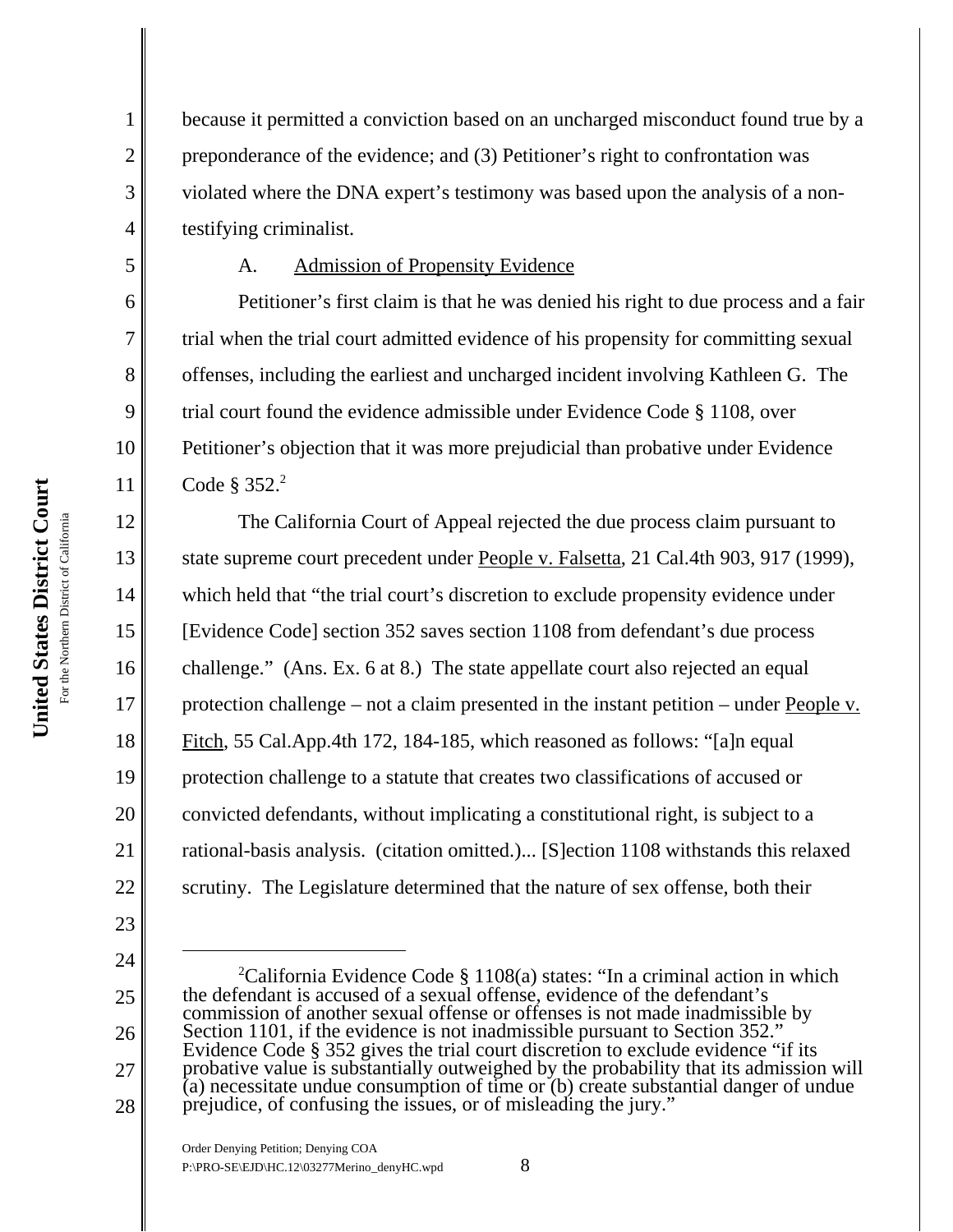United States District Court **United States District Court** For the Northern District of California For the Northern District of California

1 2 3 4 5 6 7 8 9 10 11 12 13 14 15 16 17 18 19 20 21 22 23 24 25 26 27 28 seriousness and their secretive commission which results evidence of a defendant's commission of other sex offense. This reasoning provides a rational basis for the law." (Id.) The appellate court then found that the evidence was properly admitted: ... Here, the trial court recognized when admitting the evidence that, like the charged offenses in this case, the uncharged Milpitas offense involved defendant (admittedly) exposing himself and masturbating in front of an unknown female victim in public. Thus, aside from the facts that Kathleen G. was an adult while Cindy T. and Maria A. were minors and, unlike the minors, was protected from defendant's acts by the glass of her car window, "the major features of the prior sexual conduct closely resembled those in the current charges." (See *People v. Miramontes* (2010) 189 Cal.App.4th 1085, 1102 [affirming trial court's admission of evidence of uncharged sexual offense under section 352].) In addition, we note that the uncharged sexual offense occurred the same year as the first of defendant's charged offense and within two years of the other charged offenses, rendering the evidence even more relevant and less prejudicial due to its nearness in time. (Cf. *People v. Johnson* (2010) 185 Cal.App.4th 520, 534-535 [concluding prior offense occurring nine years before the charged offense were not too remote in time to be probative given the significant similarities between the offenses].) Finally, we add that the trial court instructed the jury to consider the evidence relating to the uncharged Milpitas offense only if the prosecution first proved it by a preponderance of the evidence. The jury was also instructed that "[i]f you decide that the defendant committed the uncharged offense, you may, but are not required to conclude from that evidence that the defendant was disposed or inclined to commit sexual offense, and based on that decision, also conclude that the defendant was likely to commit and did commit the crimes charged here. [¶] If you conclude that the defendant committed the uncharged offense, that conclusion is only one factor to consider with all of the other evidence. It is not sufficient by itself to prove that the defendant is guilty of the charged sexual offenses. [¶]... The People must still prove each element of every charge beyond a reasonable doubt." These instructions restricting the jury's consideration of the evidence, we conclude, protected defendant against any undue prejudice. Thus, under these circumstances, we believe the prejudice presented by the evidence of defendant's prior sexual offense in Milpitas was not undue, but was merely the type inherent in all propensity evidence. (See *People v. Soto*, *supra*, 64 Cal.App.4th at p. 992; cf. *People v. Harris* (1998) 60 Cal.App.4th 727, 737 ["[p]ainting a person faithfully is not, of itself, unfair"].) The Legislature enacted section 1108 with an understanding of this inherent prejudice, yet specifically found such prejudice insufficient without more to render propensity evidence inadmissible. (See *People v. Soto*, *supra*, 64 Cal.App.4th at p. 992.) We decline to second-guess the Legislature's decision in this regard. Accordingly, we affirm the trial court's admission of the evidence relating to the uncharged Milpitas as within the proper scope of its discretion.

Order Denying Petition; Denying COA P:\PRO-SE\EJD\HC.12\03277Merino\_denyHC.wpd 9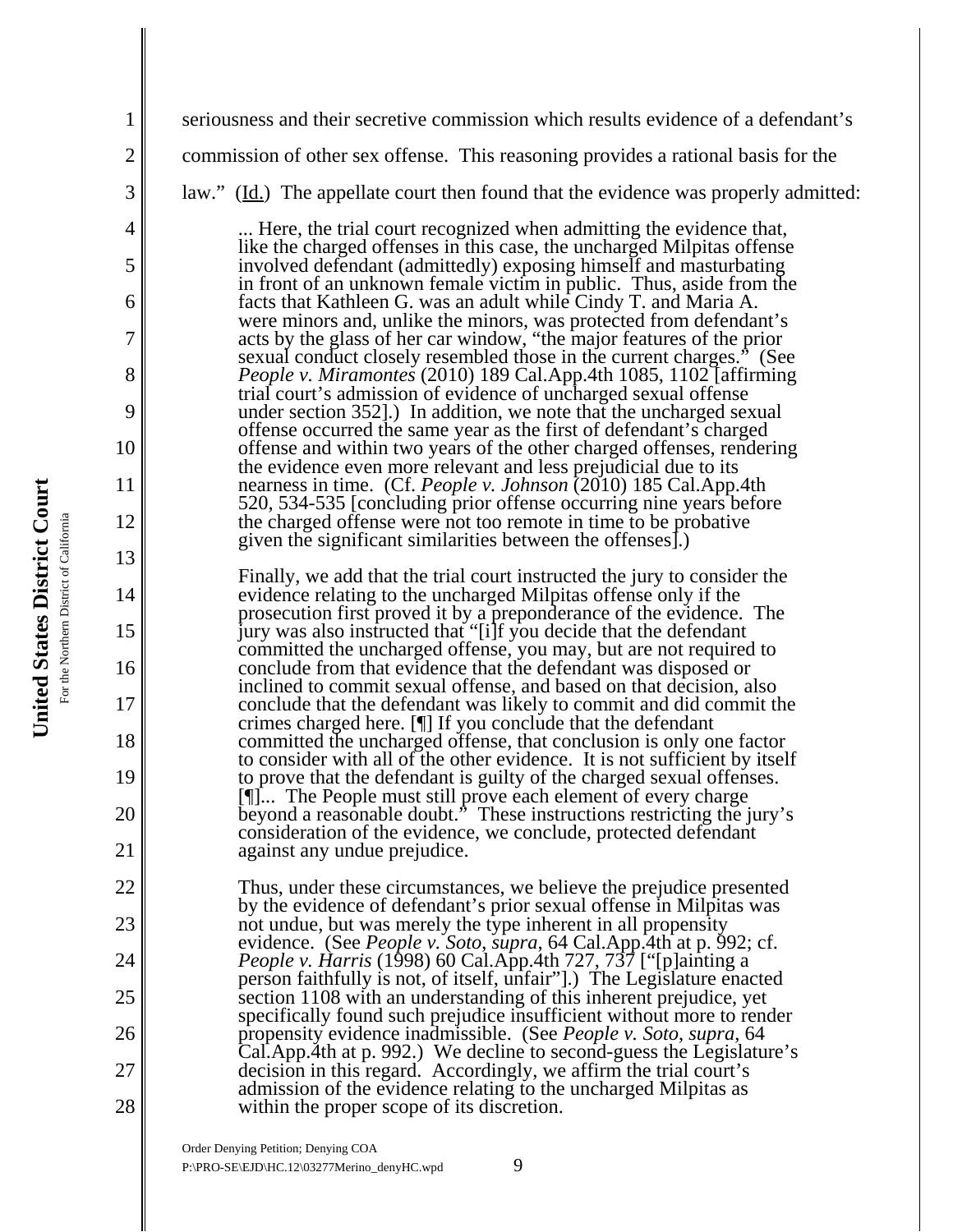United States District Court **United States District Court** For the Northern District of California For the Northern District of Californi

23

24

25

26

27

28

1

2

3

4

5

6

7

8

9

(Ans. Ex. 6 at 9-10.)

This claim challenging the admission of propensity evidence fails to state a claim warranting federal habeas relief. The United States Supreme Court left open the question of whether admission of propensity evidence violates due process. Estelle v. McGuire, 502 U.S. 62, 75 n. 5 (1991). Therefore, the Ninth Circuit held that a petitioner's federal due process right concerning the admission of propensity evidence is not clearly established for purposes of review under AEDPA. Alberni v. McDaniel, 458 F.3d 860, 866-67 (9th Cir. 2006); accord Mejia v. Garcia, 534 F.3d 1036, 1046 (9th Cir. 2008) (reaffirming Alberni). See, e.g., Larson v. Palmateer, 515 F.3d 1057, 1066 (9th Cir. 2008) (because Supreme Court expressly reserved the question of whether using evidence of prior crimes to show propensity for criminal activity could ever violate due process, state court's rejection of claim did not unreasonably apply clearly established federal law). The fact that propensity evidence was an uncharged offense does not change the result as the Ninth Circuit further held that the state court's admission of uncharged offenses is not an unreasonable application of general due process principles of the Supreme Court as set forth in Loper v. Beto, 405 U.S. 473 (1972), which prohibits the introduction of uncounseled convictions to impeach a defendant's credibility in violation of due process under Gideon v. Wainright, 372 U.S. 335 (1963). Mejia, 534 F.3d at 1046- 47. Accordingly, it cannot be said that Petitioner has presented a § 2254 claim where there is no clearly established federal law.

Petitioner's second argument that the prejudicial effect of the propensity evidence outweighed its probative value also fails. To the extent that he is challenging the state appellate court's determination that the evidence was admissible under state law, such a determination, including one announced on direct appeal of the challenged conviction, is binding on this Court sitting in habeas corpus. Bradshaw v. Richey, 546 U.S. 74, 76 (2005); Hicks v. Feiock, 485 U.S. 624, 629 (1988). Moreover, the Supreme Court "has not yet made a clear ruling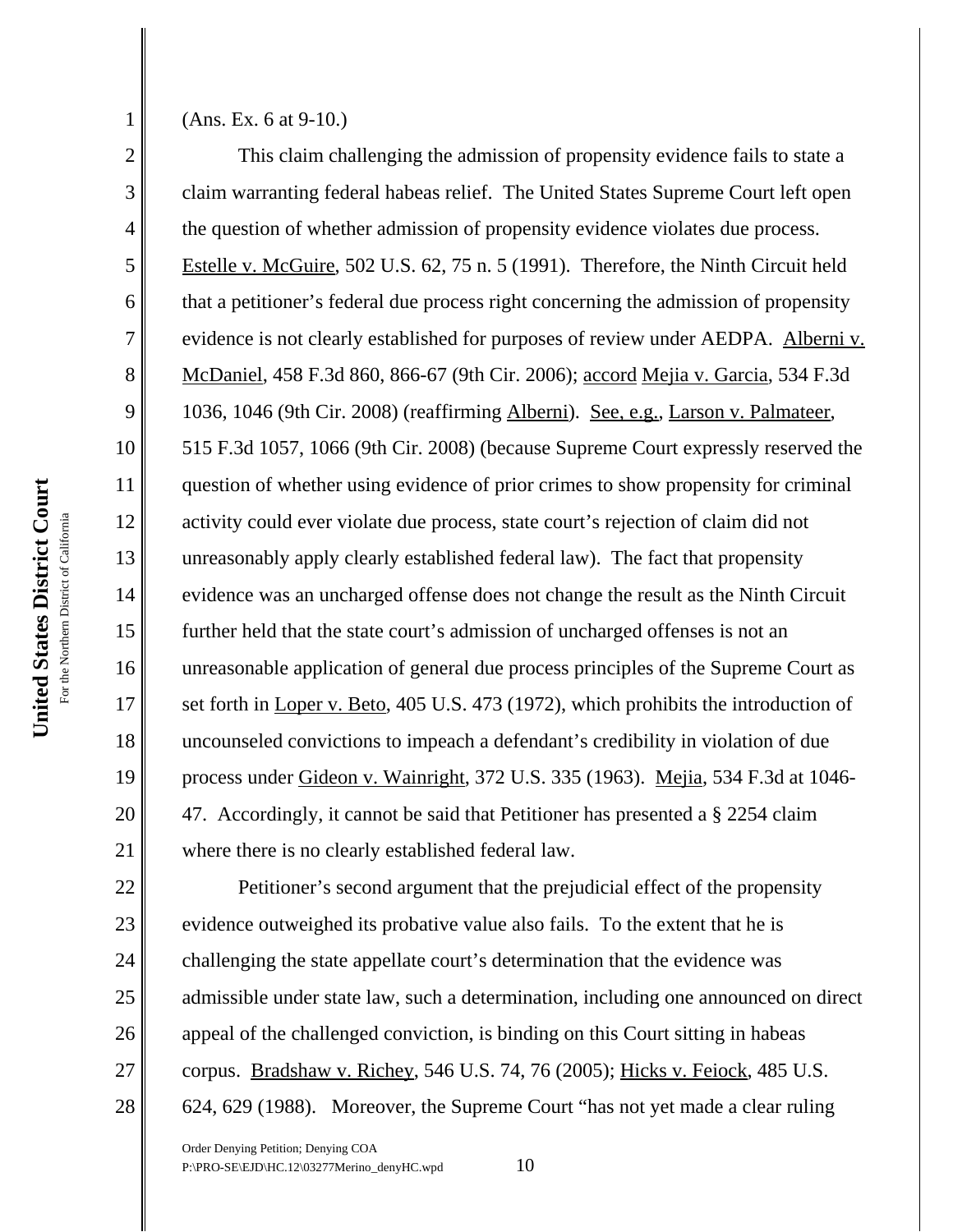2

3

4

5

6

7

8

9

10

11

12

13

14

15

16

17

18

19

20

21

22

23

24

25

26

27

28

that admission of irrelevant or overtly prejudicial evidence constitutes a due process violation sufficient to warrant issuance of the writ." Holley v. Yarborough, 568 F.3d 1091, 1101 (9th Cir. 2009) (finding that trial court's admission of irrelevant pornographic materials was "fundamentally unfair" under Ninth Circuit precedent but not contrary to, or an unreasonable application of, clearly established Federal law under § 2254(d)). Furthermore, the admission of evidence is not subject to federal habeas review unless a specific constitutional guarantee is violated or the error is of such magnitude that the result is a denial of the fundamentally fair trial guaranteed by due process. See Henry v. Kernan, 197 F.3d 1021, 1031 (9th Cir. 1999); Colley v. Sumner, 784 F.2d 984, 990 (9th Cir.), cert. denied, 479 U.S. 839 (1986). Due process is violated only if there are "no permissible inferences the jury may draw from the evidence." Jammal v. Van de Kamp, 926 F.2d 918, 920 (9th Cir. 1991).

Here, the Court finds that there was no error of such magnitude that the result was a denial of Petitioner's right to a fair trial. Rather, the state court's decision was not "unreasonable" within the meaning of 28 U.S.C. § 2254(d)(1) because the record shows that the potentially prejudicial impact of the evidence was "substantially outweighed" by its probative value: (1) the major features of the uncharged Milpitas offense closely resembled the charged offenses, i.e., Petitioner exposed himself and masturbated in front of unknown female victims in public; and (2) the first incident occurred closely in time to the subsequent offenses. See supra at 9. Such evidence was sufficient for a jury to make the permissible inference that Petitioner committed the uncharged offense and therefore was "disposed or inclined to commit sexual offenses." Id. Accordingly, it cannot be said that the admission of this evidence violated Petitioner's right to due process.

Lastly, the trial court also gave limiting instructions to the jury to protect Petitioner from any undue prejudice, i.e., "to consider the evidence relating to the uncharged Milpitas offense only if the prosecution first proved it by a preponderance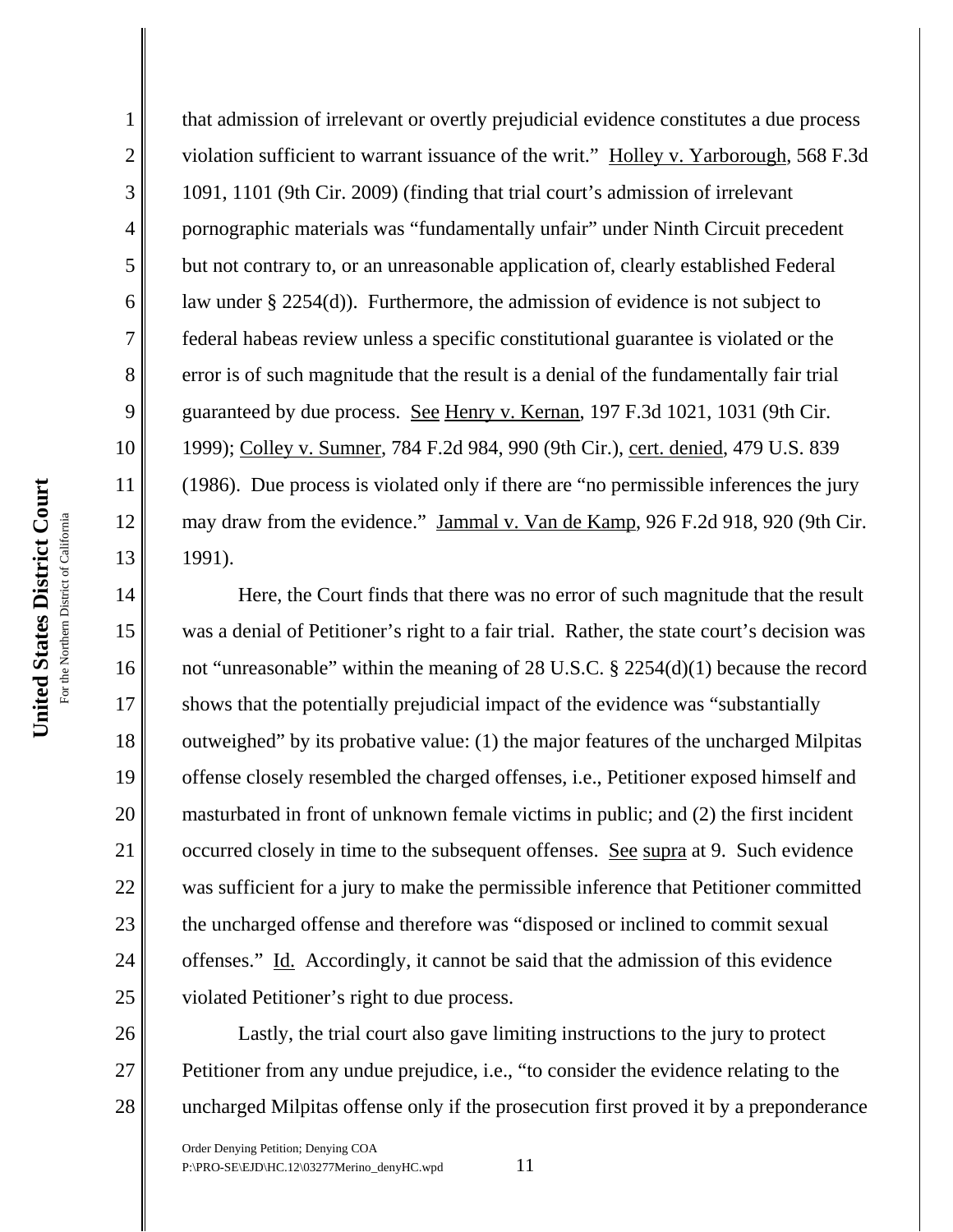2

3

4

5

6

7

8

9

10

11

12

13

14

15

16

17

18

19

20

21

22

23

24

25

26

27

28

of the evidence," that if the jury concluded that Petitioner committed the uncharged offense, that conclusion "is only one factor to consider with all of the other evidence," and that the "People must still prove each element of every charge beyond a reasonable doubt." Id. This Court must presume that the jury followed its instructions and used the evidence appropriately. See Richardson v. Marsh, 481 U.S. 200, 206 (1987).

Because the state court's rejection of this claim was not contrary to, or involved an unreasonable application of, Supreme Court precedent, Petitioner is not entitled to federal habeas relief based on his challenge to the admission of propensity evidence. 28 U.S.C. § 2254(d)(1).

B. Jury Instructions

Petitioner's second claim is that the jury instruction on propensity evidence,

CALCRIM 1191, violated due process because it permitted a conviction "solely on

the basis of uncharged misconduct found true by a preponderance of the evidence."

(Pet. Attach. at 19.) As given to the jury, CALCRIM 1191 states:

The People presented evidence that the defendant committed the crime of indecent exposure that was not charged in this case. This crime is defined for you in these instructions.

You may consider this evidence only if the People have proved by a preponderance of the evidence that the defendant in fact committed the uncharged offense. Proof by a preponderance of the evidence is a different burden of proof from proof beyond a reasonable doubt. A fact is proved by a preponderance of the evidence if you conclude that it is more likely than not that the fact is true.

If the People have not met this burden of proof, you must disregard this evidence entirely.

If you decide that the defendant committed the uncharged offense, you may, but are not required to, conclude from that evidence that the defendant was disposed or inclined to commit sexual offenses, and based on that decision, also conclude that the defendant was likely to commit and did commit, the crimes charged here. If you conclude that the defendant committed the uncharged offense, that conclusion is only one factor to consider along with all the other evidence. It is not sufficient by itself to prove that the defendant is guilty of the charged sexual offenses. The People must still prove each element of every charge beyond a reasonable doubt.

Order Denying Petition; Denying COA  $P:\P$ RO-SE\EJD\HC.12\03277Merino\_denyHC.wpd 12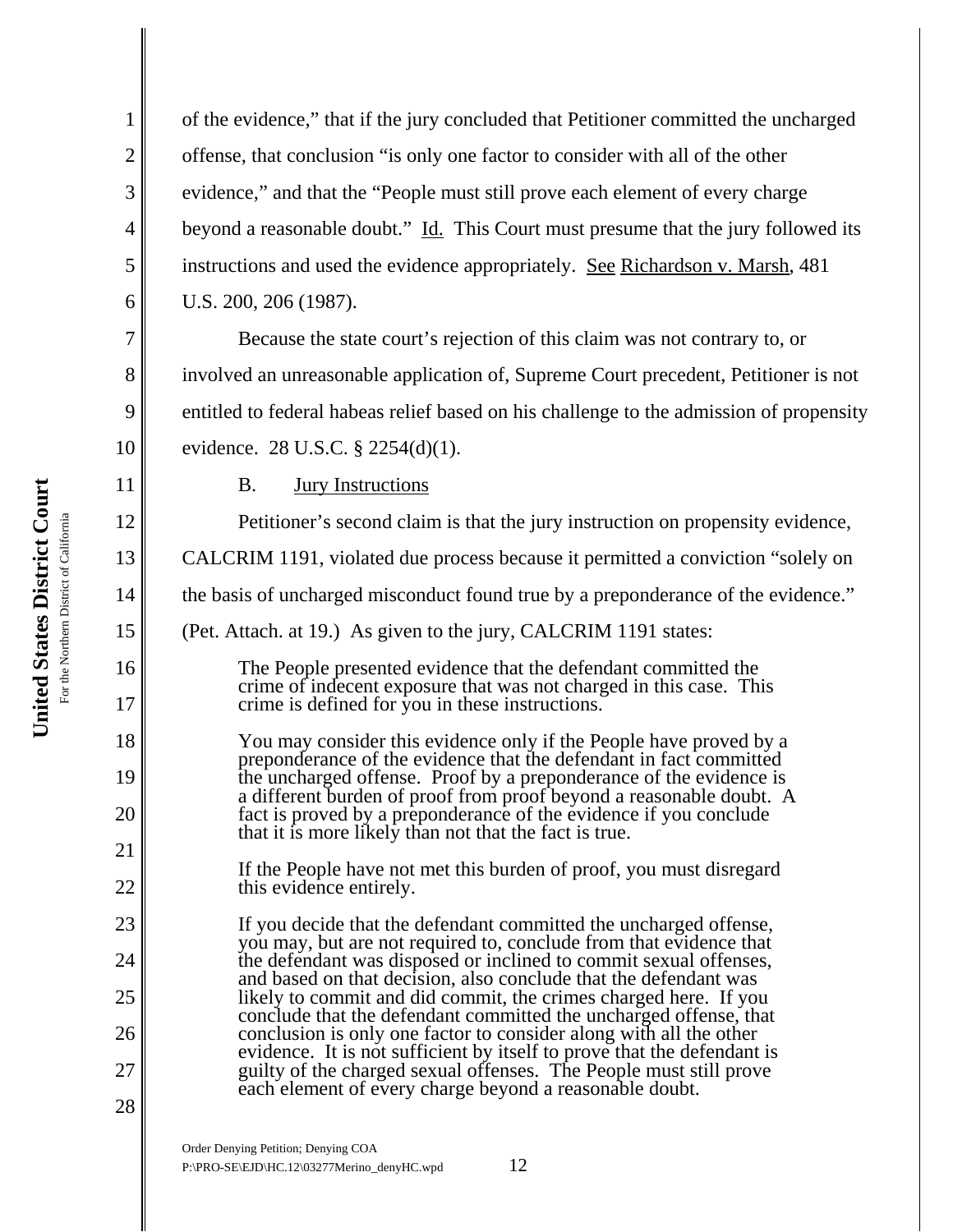| $\mathbf 1$    | Do not consider this evidence for any other purpose.                                                                                              |
|----------------|---------------------------------------------------------------------------------------------------------------------------------------------------|
| $\overline{2}$ |                                                                                                                                                   |
| 3              | (Clerk's Transcript ("CT") at 685; Ans., Ex. 1.)                                                                                                  |
| $\overline{4}$ | The state appellate court rejected Petitioner's facial challenge to the jury                                                                      |
| 5              | instruction under state supreme court precedent.                                                                                                  |
| 6              | Specifically, in <i>People v. Reliford</i> (2003) 29 Cal.4th 1007, the<br>California Supreme Court found "no constitutional error" in the 1999    |
| 7              | version of CALJIC 2.50.01, the predecessor of CALCRIM 1191.                                                                                       |
|                | (People v. Reliford, supra, 29 Cal.4th at p. 1016; see also People v.<br>Falsetta, supra, 21 Cal.4th at p. 917.) Here, the trial court instructed |
| 8              | the jury on a version of CALCRIM 1191 that was in all significant<br>respects the same as the version of CALJIC 2.50.01 approved by the           |
| 9              | California Supreme Court in <i>People v. Reliford.</i> "The version of<br>CALJIC 2.50.01 considered in <i>Reliford</i> is similar in all material |
| 10             | respects to CALCRIM 1191 in its explanation of the law on<br>permissive inferences and the burden of proof." (People v. Schnabel                  |
| 11             | $(2007)$ 150 Cal.App.4th 83, 87.)                                                                                                                 |
| 12             | In particular, we note that, in direct conflict with defendant's<br>arguments, the California Supreme Court held in People v. Reliford            |
| 13             | that permitting jurors based on CALCRIM 1191 to infer that the<br>defendant has a disposition to commit sex crimes from evidence he               |
| 14             | has committed other sex offense, and then to infer from this                                                                                      |
| 15             | predisposition that he was "likely to commit and did commit the<br>charged offense," is rational. (People v. Reliford, supra, 29 Cal.4th          |
| 16             | at pp. 1012-1013.) The court also rejected an argument similar to<br>defendant's that, "having found the uncharged sex offense true by a          |
| 17             | preponderance of the evidence, jurors would rely on 'this alone' to<br>convict him of the charged offenses." As the court explained, the          |
| 18             | jury was in fact told just the opposite – that they could not convict<br>the defendant solely on evidence of the prior offense, but only if       |
| 19             | each element of the charged offense was proven beyond a reasonable<br>doubt. ( <i>Id.</i> at p. 1013.) "No reasonable juror would believe those   |
| 20             | requirements could be satisfied solely by proof of uncharged<br>offenses." ( <i>Id.</i> at pp. 1013-1014.)                                        |
| 21             | Accordingly, based on this applicable California Supreme Court                                                                                    |
| 22             | authority, we reject defendant's constitutional challenge to<br>CALCRIM 1191.                                                                     |
| 23             |                                                                                                                                                   |
| 24             | (Ans. Ex. 6 at 11.)                                                                                                                               |
| 25             | Petitioner relies on Gibson v. Ortiz, 387 F.3d 812 (9th Cir. 2004), overruled                                                                     |
|                | in part by Hedgepeth v. Pulido, 555 U.S. 57, 60 (2008), as recognized in Byrd v.                                                                  |
| 26             | Lewis, 566 F.3d 855, 866–67 (9th Cir. 2009). In Gibson, the Ninth Circuit held that                                                               |
| 27             | an unmodified 1996 version of CALJIC No. 2.50.01 (which unlike CALCRIM No.                                                                        |
| 28             |                                                                                                                                                   |
|                |                                                                                                                                                   |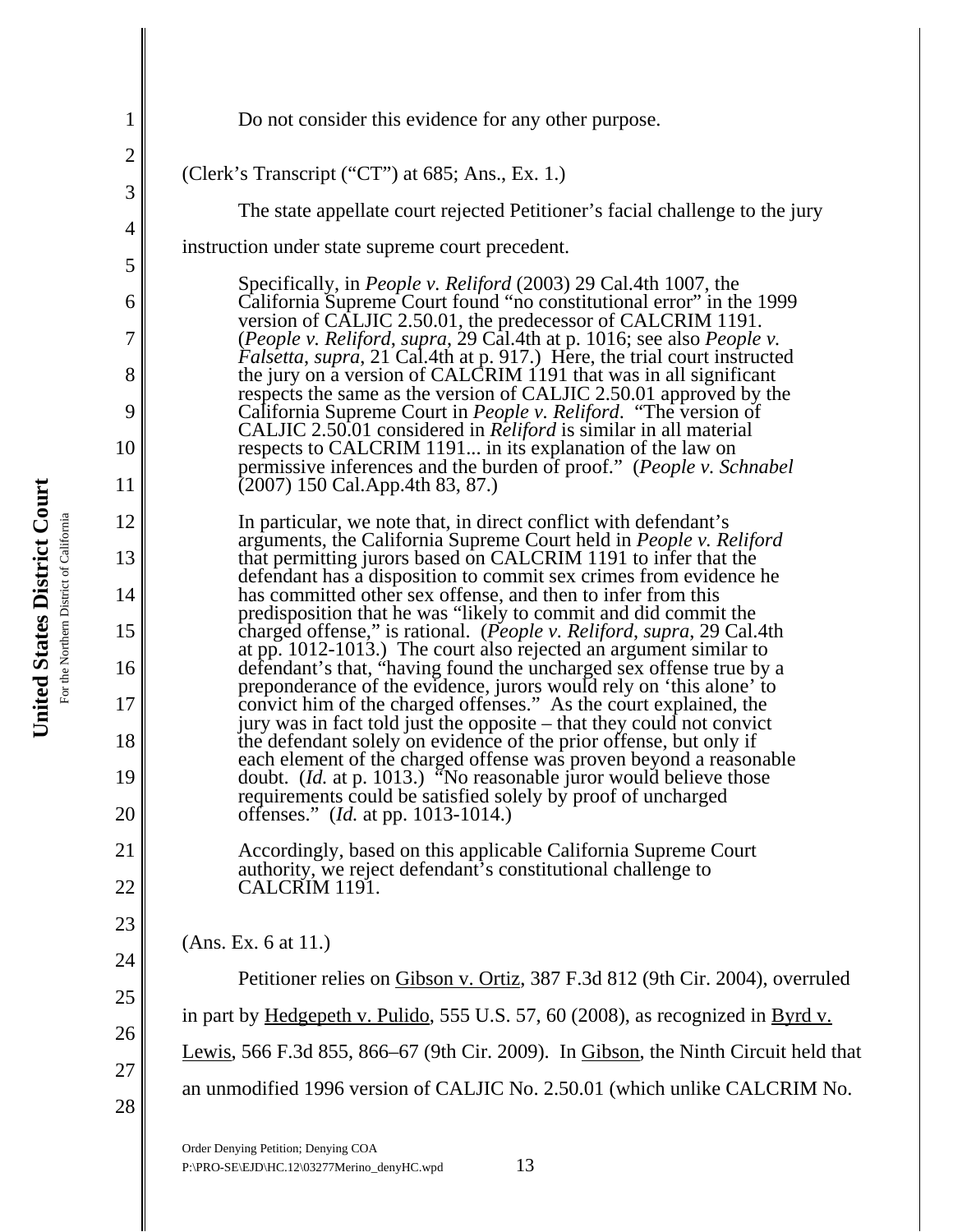2

3

4

5

6

7

8

9

10

11

12

13

14

15

16

17

18

19

20

21

22

23

24

25

26

27

28

1191 in this case did not include any language prohibiting a finding of guilt based solely on the other uncharged acts), in tandem with a modified version of an instruction regarding the preponderance of the evidence standard, unconstitutionally lowered the prosecution's burden of proof for the charged sexual offenses to a preponderance of the evidence standard. Id. at 822-23.

However, the instruction in this case, CALCRIM 1191, is a modified version of CALJIC No. 2.50.01 at issue in Gibson, and contains the required language that there must be guilt beyond a reasonable doubt for the charged offense, and the commitment of the uncharged offense if found to be true, is just one factor to consider. See supra at 12. Just as California courts found the more recent version of the jury instruction to be proper in People v. Reliford, the Ninth Circuit reached a similar conclusion in Schultz v. Tilton, 659 F.3d 941 (9th Cir. 2011), cert. den. 132 S. Ct. 2436 (2012). In Schultz, the Ninth Circuit held that "the California Court of Appeal did not act contrary to federal law in applying the analysis from Reliford to uphold the 2002 version of CALJIC No. 2.50.01." Id. at 945. Distinguishing the 2002 version of CALJIC No. 2.50.01 from the 1996 version at issue in Gibson, the Ninth Circuit noted that the 2002 version "in no way suggest[ed] that a jury could reasonably convict a defendant for charged offenses based merely on a preponderance of the evidence," but rather "made clear that Schultz could be convicted only if the evidence as a whole "proved [him] guilty beyond a reasonable doubt of the charged crime." Id.

The instruction in Petitioner's case is substantially similar to the instruction that was found proper in Schultz, and contained the necessary language described above. Id. at 943. Accordingly, it cannot be said that CALCRIM 1191 was constitutionally deficient as it did not lower the burden of proof. Petitioner is not entitled to federal habeas relief on this claim.

C. Right to Confrontation

Petitioner's last claim is that the trial court violated his Sixth Amendment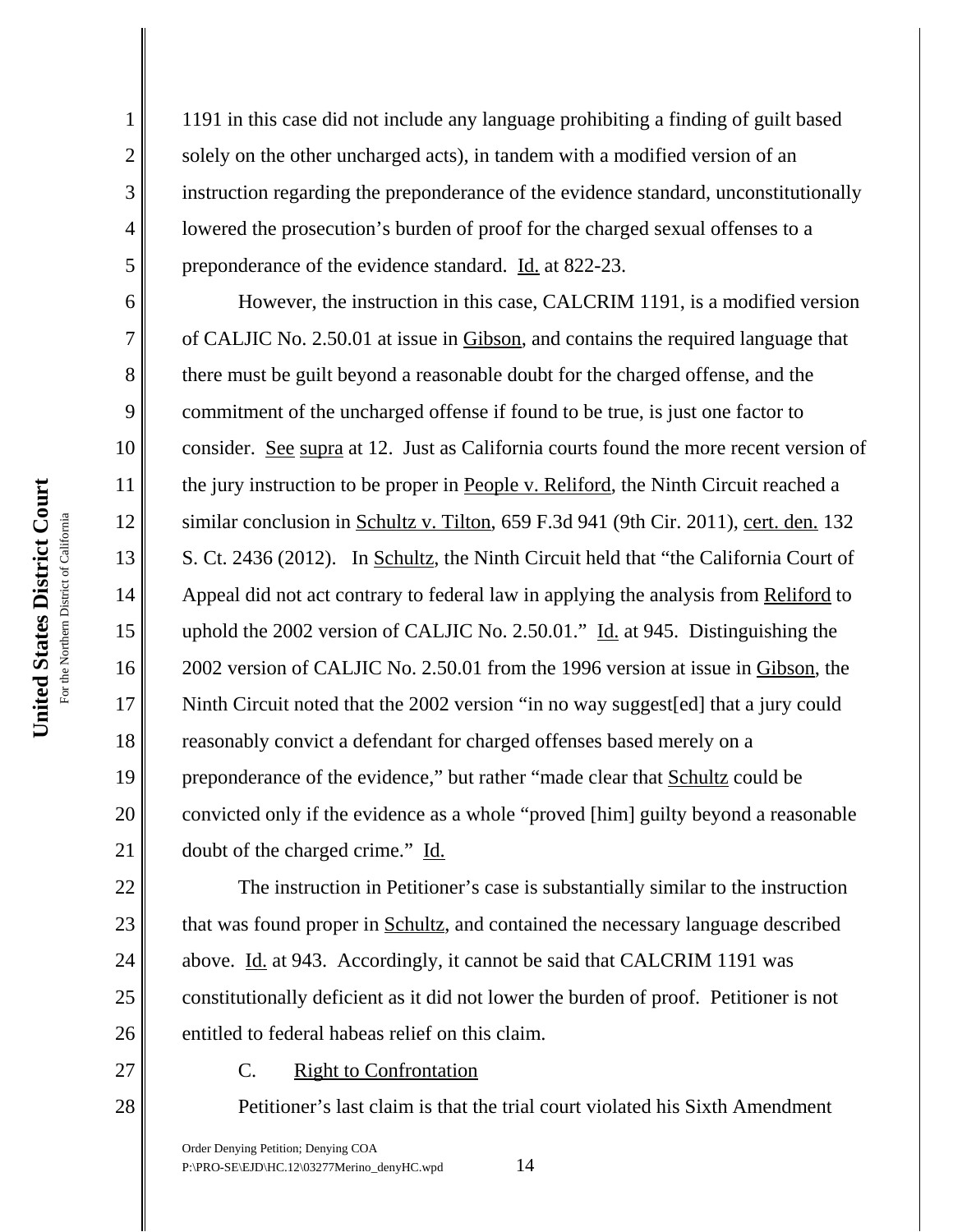2

3

4

5

6

7

8

9

10

11

12

13

14

15

16

17

18

19

20

21

22

right to confrontation by permitting the prosecution's expert witness, Armand Tcheong, to testify regarding the laboratory analyses of two non-testifying criminalists involved in the DNA testing in this case. The record shows that the two criminalists were only involved in testing the DNA evidence in the Cindy T. incident. (Reporter's Transcript ("RT") at 1474-1474, 1501-1503; Ans., Ex. 2.) Petitioner relies on Melendez-Diaz v. Massachusetts, 129 S. Ct. 2527 (2009), which held that the prosecution may not prove its case with ex-parte out-of-court affidavits in the form of sworn certificates from state laboratory analysts stating that material seized by police from the defendant was cocaine because the certificates were "testimonial statements" that implicated the defendant's right to confrontation under the Sixth Amendment. For the purpose of this review, the Court will assume that the challenged evidence was "testimonial" under Crawford v. Washington, 541 U.S. 36, 50-51 (2004).

The Confrontation Clause of the Sixth Amendment provides that in criminal cases the accused has the right to "be confronted with the witnesses against him." U.S. Const. amend. VI. The ultimate goal of the Confrontation Clause is to ensure reliability of evidence, but it is a procedural rather than a substantive guarantee. Crawford, 541 U.S. at 61. It commands, not that evidence be reliable, but that reliability be assessed in a particular manner: by testing in the crucible of crossexamination. Id.; see Davis v. Alaska, 415 U.S. 308, 315-16 (1974) (noting a primary interest secured by the Confrontation Clause is the right of crossexamination).

23 24 25 26 27 28 Confrontation Clause claims are subject to harmless error analysis. United States v. Nielsen, 371 F.3d 574, 581 (9th Cir. 2004) (post-Crawford case); see also United States v. Allen, 425 F.3d 1231,1235 (9th Cir. 2005). For purposes of federal habeas corpus review, the standard applicable to violations of the Confrontation Clause is whether the inadmissible evidence had an actual and prejudicial effect upon the jury. See Hernandez v. Small, 282 F.3d 1132, 1144 (9th Cir. 2002) (citing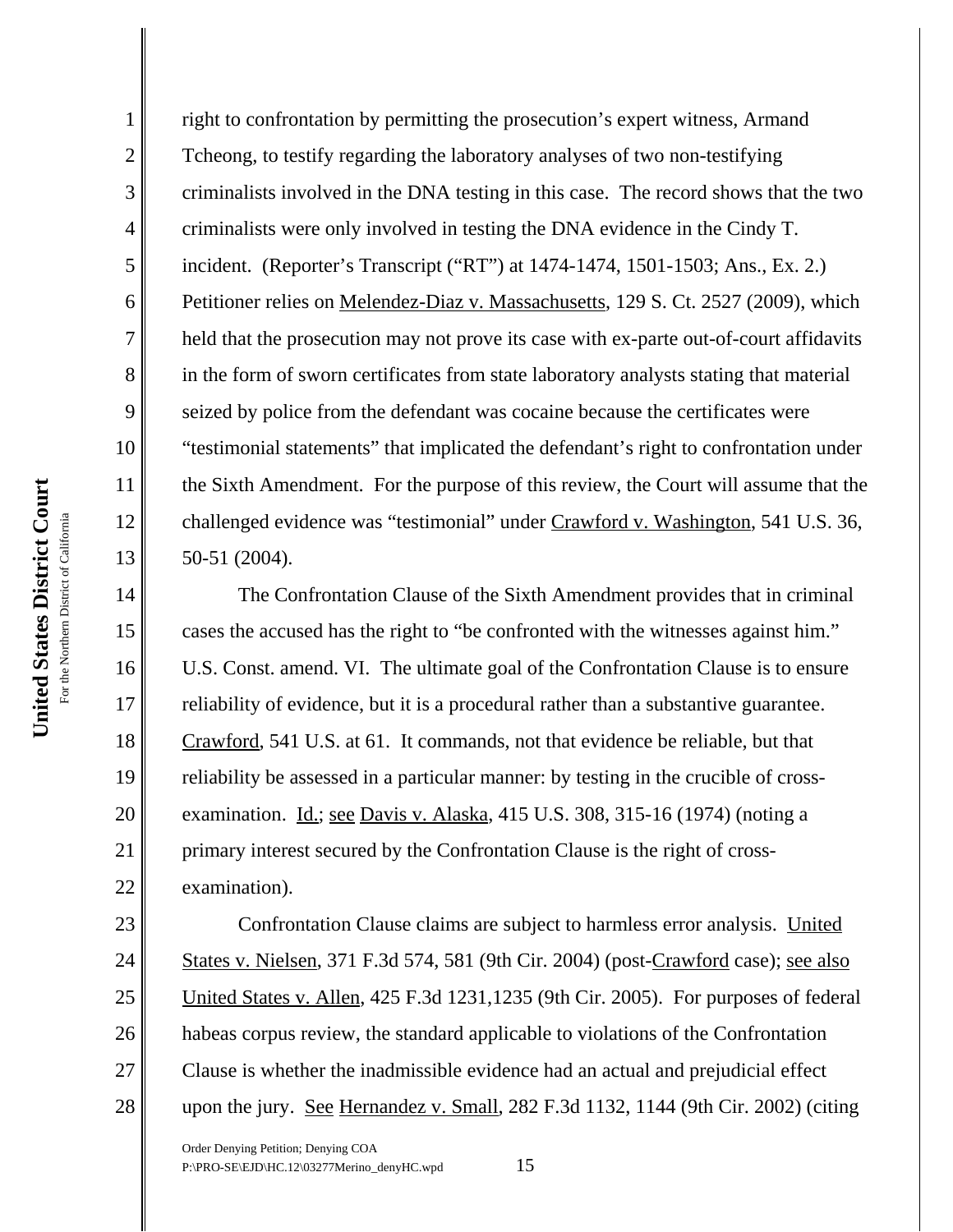| 1              | <u>Brecht v. Abrahamson, 507 U.S. 619, 637 (1993)); Webb v. Lewis</u> , 44 F.3d 1387,                                                                                                                        |
|----------------|--------------------------------------------------------------------------------------------------------------------------------------------------------------------------------------------------------------|
| $\overline{2}$ | 1393 (9th Cir.) (same). The standard on direct review of federal criminal                                                                                                                                    |
| 3              | convictions is "harmless beyond a reasonable doubt." Nielsen, 371 F.3d at 581.                                                                                                                               |
| 4              | The state appellate court ultimately rejected this claim, finding that any error                                                                                                                             |
| 5              | was harmless beyond a reasonable doubt:                                                                                                                                                                      |
| 6              | Under the harmless error analysis, defendant is not entitled to<br>reversal on Sixth Amendment grounds if it is clearly beyond a                                                                             |
| 7              | reasonable doubt that a reasonable jury would have found him guilty                                                                                                                                          |
| 8              | even without the error. (People v. Geier, supra, 41 Cal.4th at p.<br>608.) In this case, a reasonable jury could indeed have made this<br>finding.                                                           |
| 9              | As set forth above, defendant admitted being at the scene of both the                                                                                                                                        |
| 10             | Maria A. and Cindy T. incidents and having his penis exposed<br>(albeit, he claims, for innocent reasons). In addition, both Maria A.                                                                        |
| 11             | and Julie S. identified him in a police lineup or showup, and Cindy<br>T. and Julie S. both identified his car. Even more significant, each of                                                               |
| 12             | the victim's descriptions of his behavior $-\exp\{\phi}$ his penis and<br>masturbating in public in the outer west part of San Francisco $-$ is                                                              |
| 13             | remarkably consistent in all important respects.                                                                                                                                                             |
| 14             | Nonetheless, despite this record, defendant claims that "[w] ithout the<br>DNA evidence, there was nothing to link appellant to the uncharged                                                                |
| 15<br>16       | incident." But defendant's own admission belies such a claim.<br>Indeed, he not only admitted being present at the scene of the                                                                              |
| 17             | uncharged Milpitas incident, he admitted masturbating in front of the<br>victim and ejaculating outside her car, thereby impliedly admitting                                                                 |
| 18             | the semen found at the scene could be his. Further, with respect to<br>defendant's related claim that his defense that he was merely                                                                         |
| 19             | urinating in front of victim Maria A. "was much less believable in<br>the face of DNA evidence showing that he had masturbated in front<br>of other women," we simply note his own admission of masturbating |
| 20             | in front of another female victim undermines this defense, aside from<br>any DNA evidence.                                                                                                                   |
| 21             |                                                                                                                                                                                                              |
| 22             | Thus in light of the strong evidence supporting defendant's<br>conviction for the charged offenses, we conclude the judgment must<br>be affirmed whether or not the DNA evidence realting to the             |
| 23             | uncharged offense qualified as testimonial for purposes of the Sixth<br>Amendment.                                                                                                                           |
| 24             |                                                                                                                                                                                                              |
| 25             | (Ans. Ex. 6 at 13-14.)                                                                                                                                                                                       |
| 26             | Because the state appellate court never reached the question of whether there                                                                                                                                |
| 27             | was a constitutional error, this Court may consider the issue <u>de novo</u> . However,                                                                                                                      |
| 28             | AEDPA does not require a federal habeas court to adopt any particular methodology                                                                                                                            |
|                | Order Denving Petition: Denving COA                                                                                                                                                                          |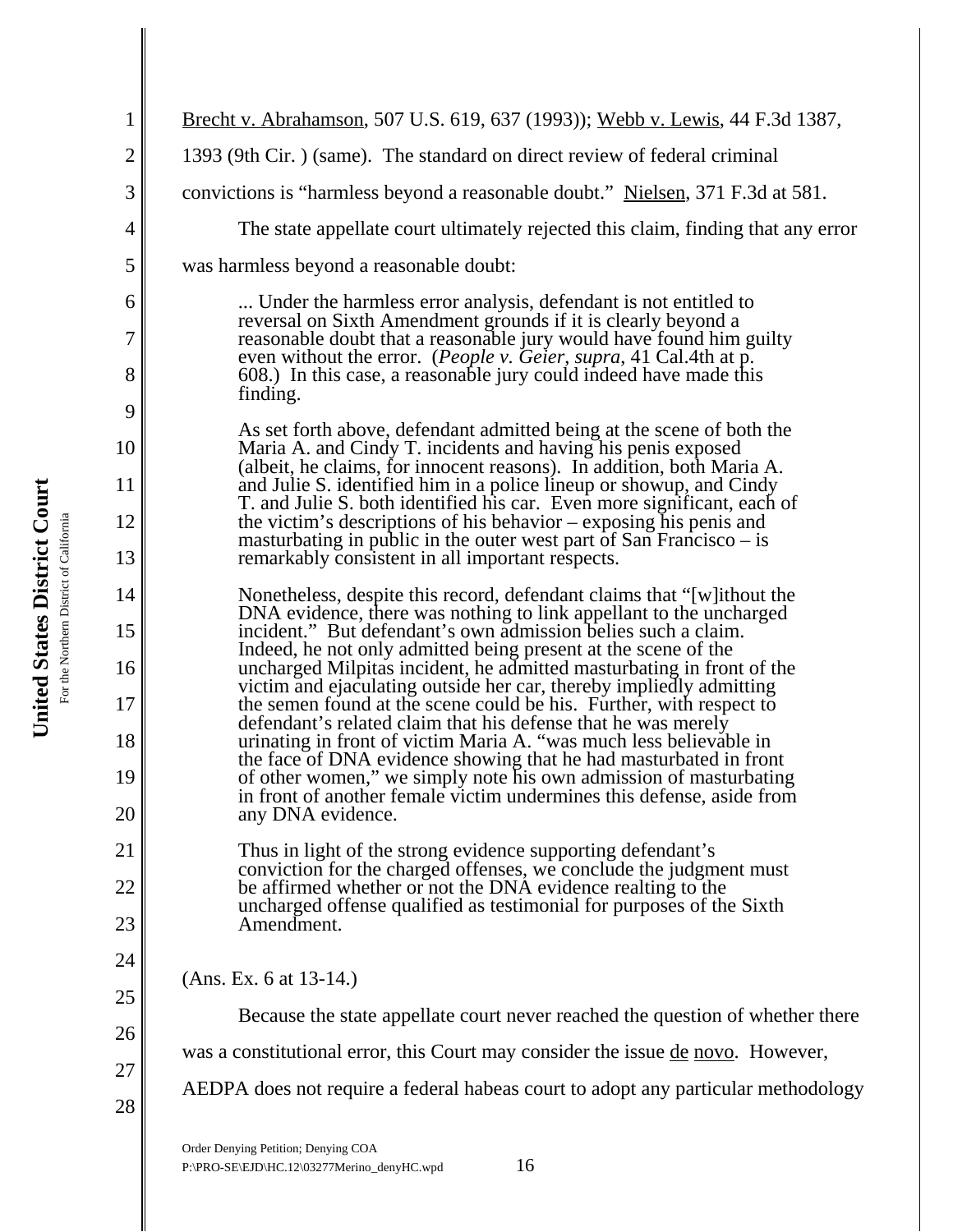2

3

4

5

6

7

8

9

17

18

19

20

21

22

23

24

25

26

27

28

in deciding whether a state court decision is contrary to or an unreasonable application of clearly established federal law. Lockyer v. Andrade, 538 U. S. 63, 71 (2003) (overruling requirement in Van Tran v. Lindsey, 212 F.3d 1143, 1149-50 (9th Cir. 2000), that the court review the state court decision de novo before applying § 2254 standard of review); Clark v. Murphy, 331 F.3d 1062, 1068-69 (9th Cir.), cert. denied, 540 U.S. 968 (2003) (acknowledging the overruling of Van Tran on this point). In some cases, it may be easier to review a state court's application of federal law for error and, if there was none, conclude that the state-court decision was not unreasonable. See Weighall v. Middle, 215 F.3d 1058, 1063 (9th Cir. 2000).

Here, the Court finds that the state court's rejection of this claim as harmless error was not contrary to, or involved an unreasonable application of, Supreme Court precedent. 28 U.S.C. § 2254(d)(1). Federal habeas relief is in order only if the admission at issue "had substantial and injurious effect or influence in determining the jury's verdict." Brecht, 507 U.S. at 623. The DNA evidence at issue was certainly relevant to identifying Petitioner as the offender in the Cindy T. incident, but as the state appellate court found, there was other strong evidence to support the convictions: Petitioner admitted being at the scene of the Maria A. and Cindy T. incidents and exposing his penis; Maria A. and Julie S. identified Petitioner in a police lineup or showup; Cindy T. and Julie S. identified Petitioner's car; each victim's descriptions of Petitioner's behavior, i.e., "exposing his penis and masturbating in public in the outer west part of San Francisco," was remarkably consistent in all important respects; Petitioner admitted being present at the scene of the uncharged Milpitas incident, as well as masturbating in front of the victim and ejaculating outside her car; and Petitioner's admission of masturbating in front of one of the female victims undermines his defense that he was merely urinating during the Maria A. incident. See supra at 4-5, 16. In light of Petitioner's own admissions, the identifications by the victims, and Petitioner's weak defense, it

Order Denying Petition; Denying COA P:\PRO-SE\EJD\HC.12\03277Merino\_denyHC.wpd 17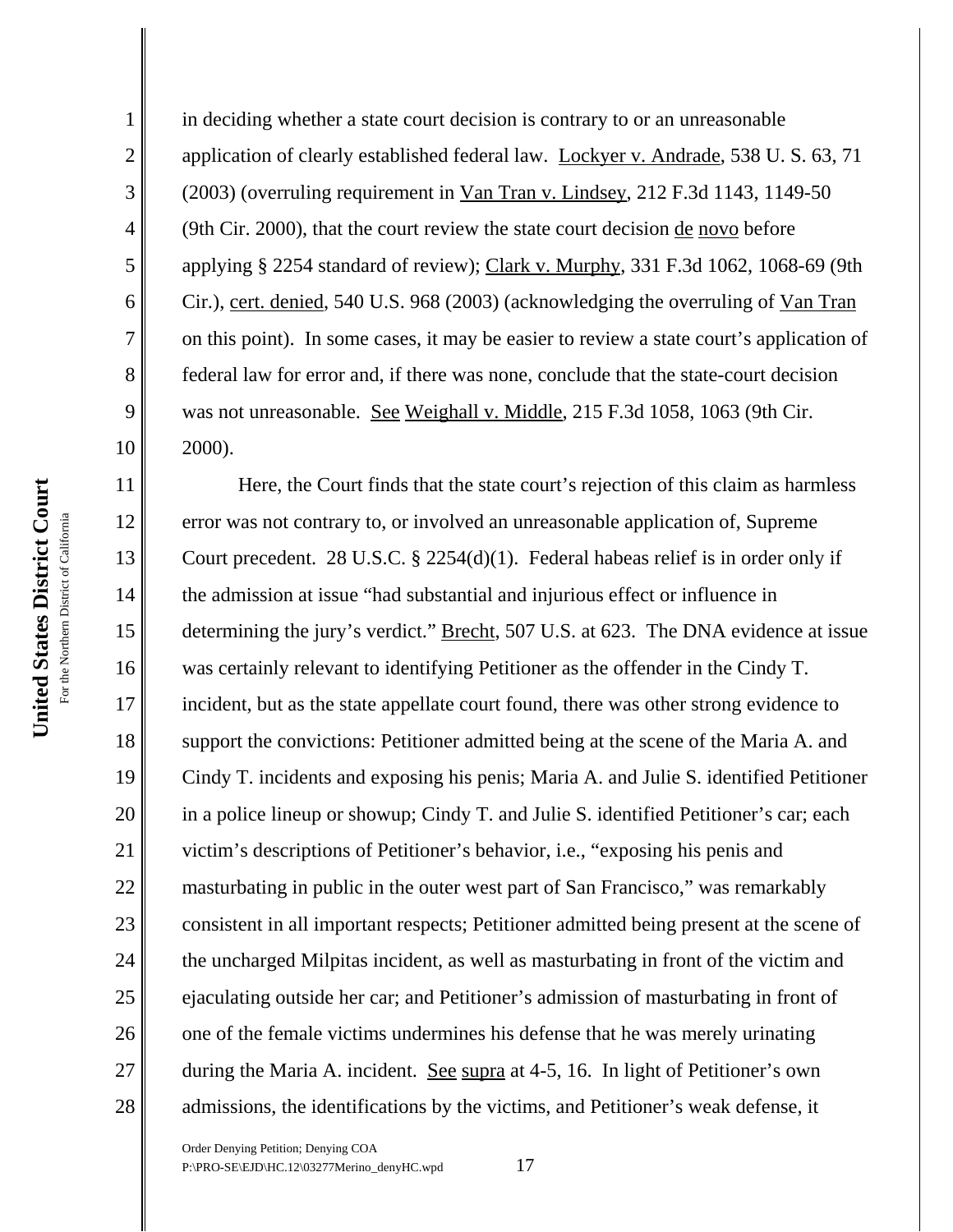2

3

4

5

6

7

8

9

10

11

12

13

14

15

16

17

18

19

20

21

22

23

24

25

26

27

28

cannot be said that the challenged DNA evidence with respect to the Cindy T. incident had a "substantial and injurious effect" on the jury's verdict on all the convictions. Brecht, 507 U.S. at 623. Accordingly, Petitioner is not entitled to habeas relief on this claim.

## **CONCLUSION**

After a careful review of the record and pertinent law, the Court concludes that the Petition for a Writ of Habeas Corpus must be **DENIED**.

Further, a Certificate of Appealability is **DENIED**. See Rule 11(a) of the Rules Governing Section 2254 Cases. Petitioner has not made "a substantial showing of the denial of a constitutional right." 28 U.S.C.  $\S$  2253(c)(2). Nor has Petitioner demonstrated that "reasonable jurists would find the district court's assessment of the constitutional claims debatable or wrong." Slack v. McDaniel, 529 U.S. 473, 484 (2000). Petitioner may not appeal the denial of a Certificate of Appealability in this Court but may seek a certificate from the Court of Appeals under Rule 22 of the Federal Rules of Appellate Procedure. See Rule 11(a) of the Rules Governing Section 2254 Cases.

The Clerk shall terminate any pending motions, enter judgment in favor of Respondent, and close the file.

IT IS SO ORDERED.

DATED: 9/15/2014

EDWARD J. DAVILA

United States District Judge